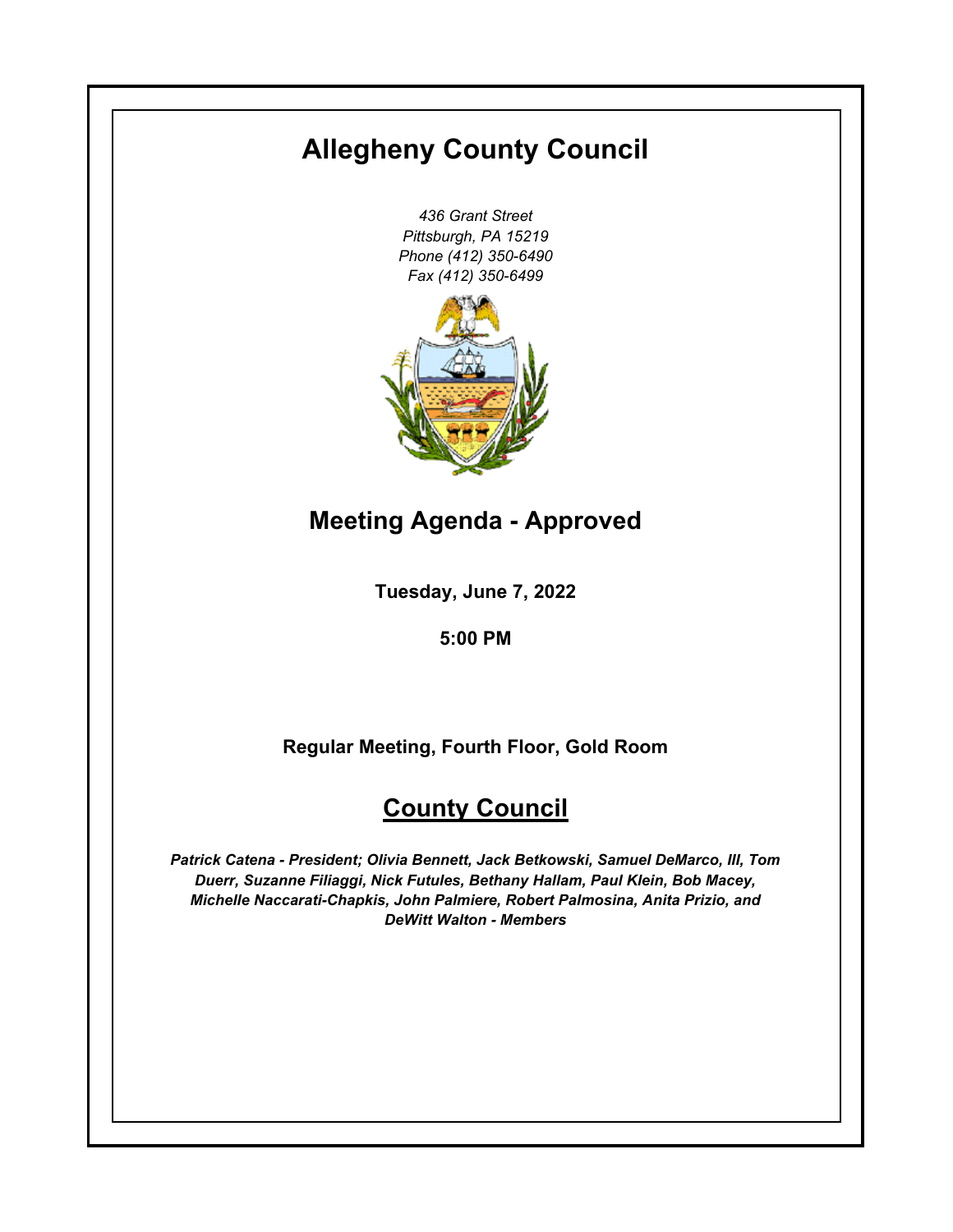## **I. Call To Order**

**II. Pledge of Allegiance**

# **III. Silent Prayer or Reflection**

**IV. Roll Call**

## **V. Proclamations/Certificates**

| 12324-22         | A proclamation honoring Clarence Hopson on his outstanding service to<br>the residents and Allegheny County and congratulating him on his<br>retirement.                                                               |  |  |
|------------------|------------------------------------------------------------------------------------------------------------------------------------------------------------------------------------------------------------------------|--|--|
| <b>Sponsors:</b> | <b>Council Member Walton and All Members of Council</b>                                                                                                                                                                |  |  |
|                  | To be presented.                                                                                                                                                                                                       |  |  |
| 12325-22         | A proclamation honoring June 18th as Juneteenth and Voting Rights<br>Parade Day in Allegheny County.                                                                                                                   |  |  |
| <u>Sponsors:</u> | <b>Council Member Bennett</b>                                                                                                                                                                                          |  |  |
|                  | To be presented.                                                                                                                                                                                                       |  |  |
| 12326-22         | A proclamation recognizing Alysse Dambrot as CCAC's 2022 New<br>Century Workforce Scholar recipient.                                                                                                                   |  |  |
| <u>Sponsors:</u> | <b>Council Member Palmiere</b>                                                                                                                                                                                         |  |  |
|                  | To be read into the record.                                                                                                                                                                                            |  |  |
| 12327-22         | A proclamation honoring Bobby Hunt upon his retirement from North<br>Allegheny School District after 41 years of service.                                                                                              |  |  |
| <u>Sponsors:</u> | Council Member Filiaggi                                                                                                                                                                                                |  |  |
|                  | To be read into the record.                                                                                                                                                                                            |  |  |
| 12328-22         | A proclamation recognizing June 19, 2022 as "Prostate Cancer"<br>Awareness Day" in Allegheny County and honoring the efforts of<br>PROSTATE Cancer Pittsburgh and the hosting of the 16th Father's Day<br>5K/Run/Walk. |  |  |
| <b>Sponsors:</b> | <b>Council Member Palmiere</b>                                                                                                                                                                                         |  |  |
|                  | To be read into the record.                                                                                                                                                                                            |  |  |
| 12329-22         | A proclamation commending Nicholas Ditmore for attaining the rank of<br>Eagle Scout.                                                                                                                                   |  |  |
| <u>Sponsors:</u> | <b>Council Member Macey</b>                                                                                                                                                                                            |  |  |
|                  | To be read into the record.                                                                                                                                                                                            |  |  |

# **VI. Public Comment On Agenda Items**

## **VII. Approval of Minutes**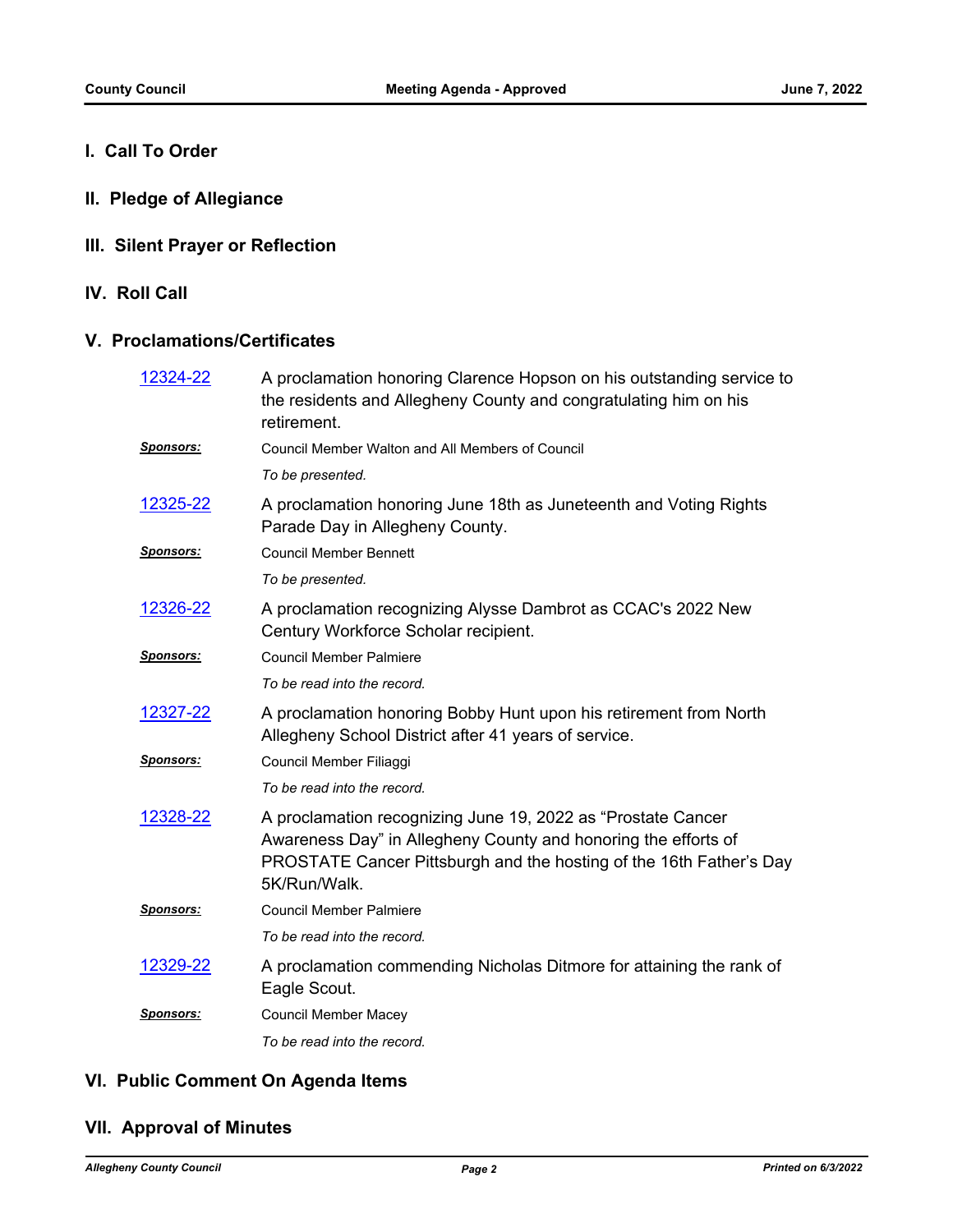# **VIII. Presentation of Appointments**

### **IX. Unfinished Business**

#### **Committee on Economic Development & Housing - Second Reading**

| An Ordinance approving the sale of the County's interest in a parcel of<br>property located on Valley Street in the Borough of Oakmont, Pennsylvania<br>and identified in the County's Block and Lot system as 0363-S-00277 for<br>the sale price of \$1,200.00 to Mr. Wesley Moorhead and the sharing of the<br>sale price with Oakmont and the Riverview School District. |                                                |                                                                         |  |  |  |
|-----------------------------------------------------------------------------------------------------------------------------------------------------------------------------------------------------------------------------------------------------------------------------------------------------------------------------------------------------------------------------|------------------------------------------------|-------------------------------------------------------------------------|--|--|--|
| <b>Chief Executive</b>                                                                                                                                                                                                                                                                                                                                                      |                                                |                                                                         |  |  |  |
| <b>Legislative History</b>                                                                                                                                                                                                                                                                                                                                                  |                                                |                                                                         |  |  |  |
| 4/26/22                                                                                                                                                                                                                                                                                                                                                                     | <b>County Council</b>                          | Referred by Chair to the Committee on<br>Economic Development & Housing |  |  |  |
| 6/2/22                                                                                                                                                                                                                                                                                                                                                                      | Committee on Fconomic<br>Development & Housing | Affirmatively Recommended                                               |  |  |  |
| An Ordinance approving the sale of the County's interest in a parcel of<br>property identified as 2608 Crestas Avenue, North Versailles, PA 15137<br>Block and Lot 0376-M-00201, for the sale price of \$6,000.00 to Mr. Melvin<br>Gooden and the sharing of the sale price with North Versailles Township<br>and the East Allegheny School District.                       |                                                |                                                                         |  |  |  |
| <b>Chief Executive</b>                                                                                                                                                                                                                                                                                                                                                      |                                                |                                                                         |  |  |  |
| <b>Legislative History</b>                                                                                                                                                                                                                                                                                                                                                  |                                                |                                                                         |  |  |  |
| 5/10/22                                                                                                                                                                                                                                                                                                                                                                     | <b>County Council</b>                          | Referred by Chair to the Committee on<br>Economic Development & Housing |  |  |  |
| 6/2/22                                                                                                                                                                                                                                                                                                                                                                      | Committee on Economic<br>Development & Housing | Affirmatively Recommended                                               |  |  |  |
|                                                                                                                                                                                                                                                                                                                                                                             |                                                |                                                                         |  |  |  |

#### **Committee on Health & Human Services - Second Reading**

| 12315-22  | An Ordinance of the Council of the County of Allegheny ratifying the repeal<br>and replacement of Article III of the Allegheny County Health Department<br>Rules and Regulation concerning food safety. |                                                |                                                                  |  |  |
|-----------|---------------------------------------------------------------------------------------------------------------------------------------------------------------------------------------------------------|------------------------------------------------|------------------------------------------------------------------|--|--|
| Sponsors: | <b>Chief Executive</b>                                                                                                                                                                                  |                                                |                                                                  |  |  |
|           | <b>Legislative History</b>                                                                                                                                                                              |                                                |                                                                  |  |  |
|           | 5/24/22                                                                                                                                                                                                 | County Council                                 | Referred by Chair to the Committee on<br>Health & Human Services |  |  |
|           | 6/2/22                                                                                                                                                                                                  | Committee on Health &<br><b>Human Services</b> | Affirmatively Recommended                                        |  |  |

# **X. Liaison Reports**

# **XI. New Business - Ordinances & Resolutions**